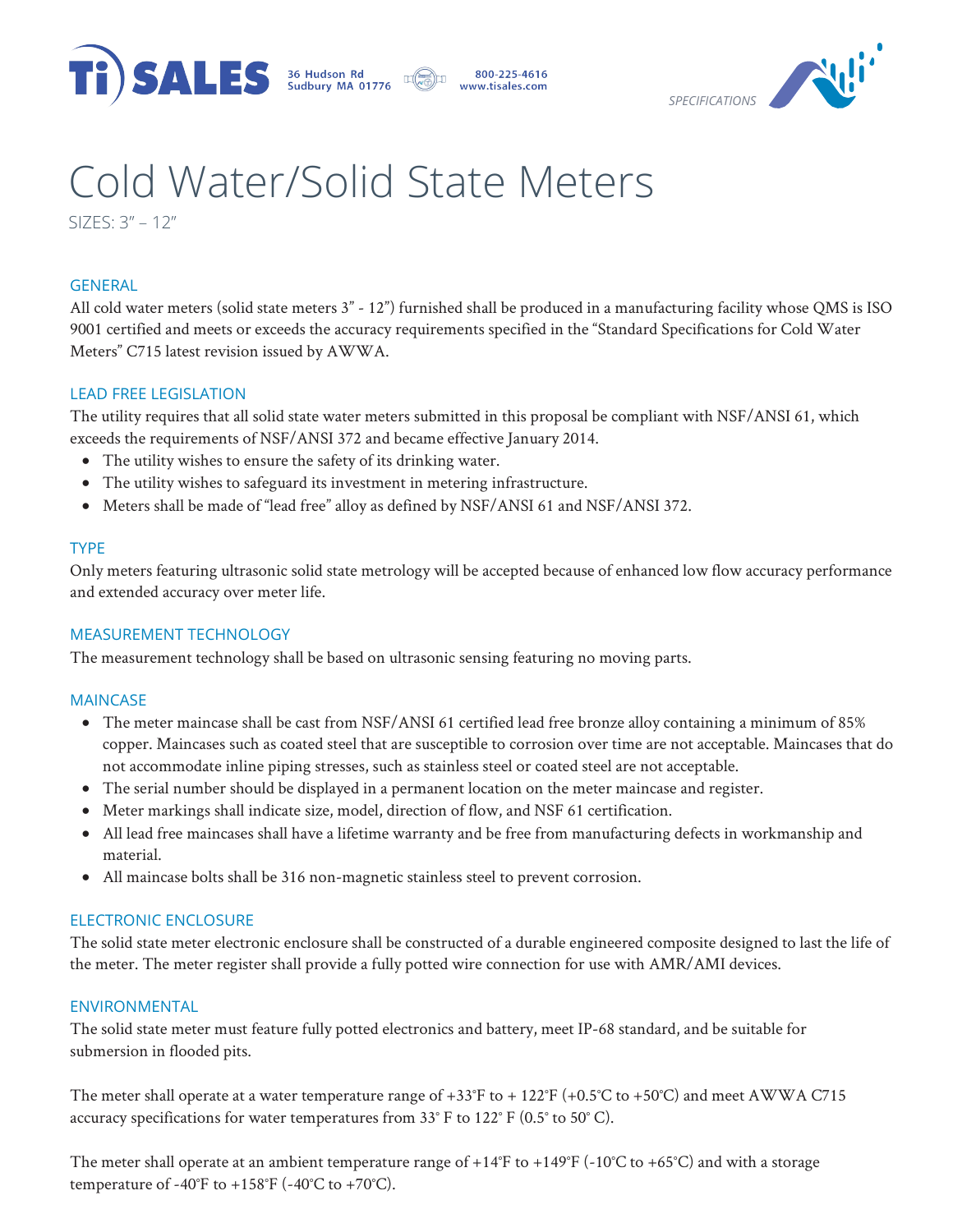

### SIZE, LENGTH, AND INSTALLATION

The meter size and length shall meet AWWA Standard C715 (latest revision).

The meter shall be of common lay lengths to easily retrofit to existing installed turbine and compound meters. It is required that 3" meters shall be available in 12" and 17" lay lengths, 4" meters shall be available in 14" and 20" lay lengths, and 6" meters shall be available in 18" and 24" lay lengths. The 8", 10", and 12" shall be available in 20", 26", and 19.7" lay lengths, respectively.

The meter shall support replacing the electronic measurement assembly without having to recalibrate the meter or remove the meter from service.

Solid state meters shall not require a strainer for accurate operation.

#### REGISTRATION

- The register shall provide at least a 9-digit visual registration at the meter to facilitate testing.
- The register shall provide an 8-digit meter reading for transmission through the RF AMR/AMI endpoint.
- The register shall employ a visual LCD leak detection indicator as well as provide remote leak detection through an ASCII format to the RF AMR/AMI endpoint.
- The register shall provide and display reverse flow detection on the LCD and communicated as ASCII format data to the RF AMR/AMI endpoint.
- Reverse flow detection shall be calculated based on 15-minute interval consumption.
- The register shall provide an indication of days of zero consumption, communicated as ASCII format data to the RF AMR/AMI endpoint.
- The register should accumulate and register consumption whether or not it is connected to a receptacle or RF AMR/AMI endpoint.
- The register shall provide empty pipe detection that is visibly displayed on the meter's LCD register.
- The register shall display flow rate information (interleaved with the current meter reading).
- The register shall subtract reverse flow from the total registration.
- The register shall provide and display low battery detection on the LCD and communicated as ASCII format data to the RF AMR/AMI endpoint.
- The meter endpoint shall provide a minimum of 96 days of downloadable consumption data.

#### **PERFORMANCE**

Meter manufacturers' solid state meters shall exceed AWWA Standard C715 accuracy and warrant their published accuracy levels for the life of their meters. Each meter shipment must be accompanied by factory test data showing the accuracy of the meter as tested at their facility.

The meter(s) shall have an Extended Low Flow measured at 100% +/- 3% which exceeds AWWA Standard C715 extended low flow accuracy requirements.